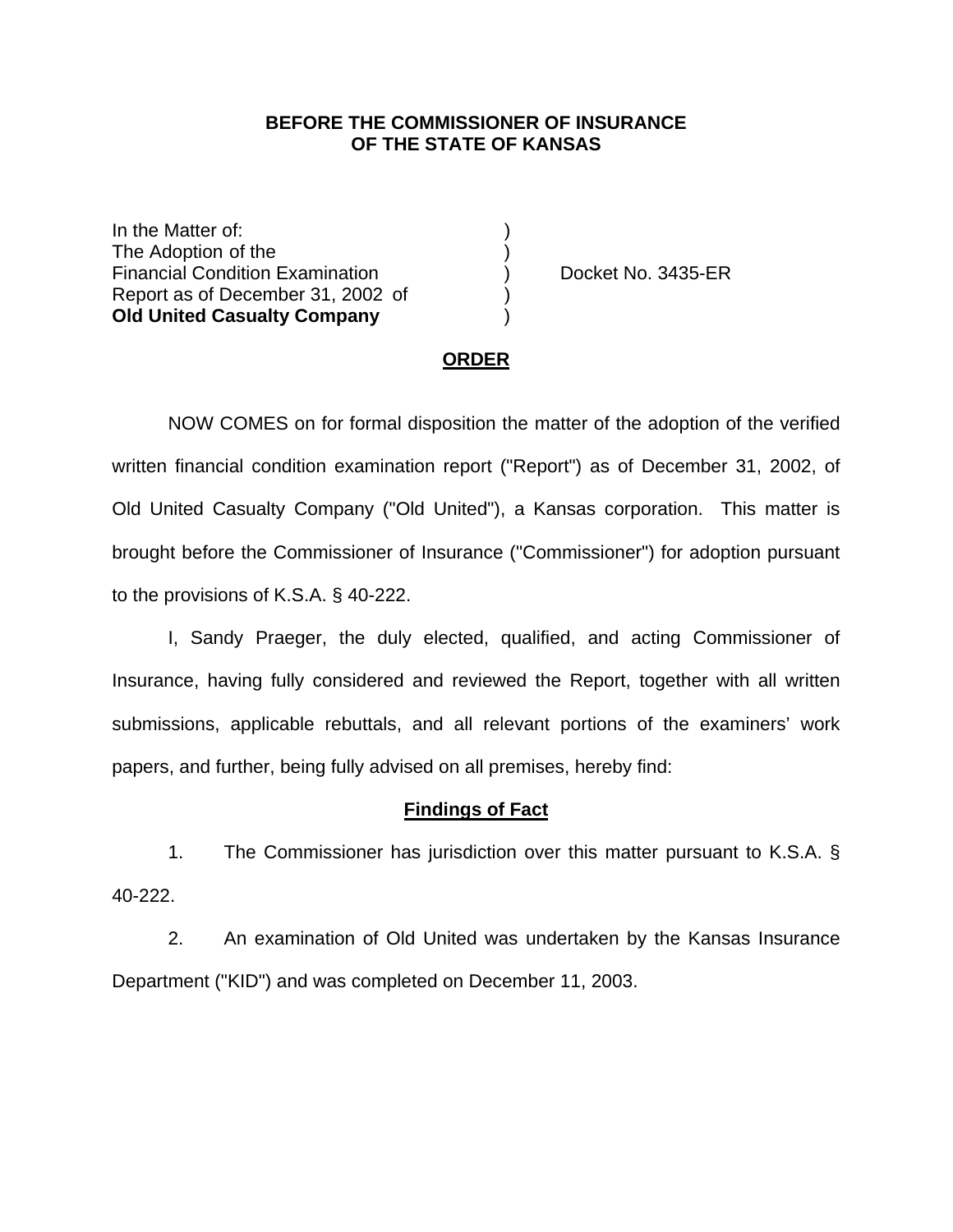3. The examiner-in-charge tendered and filed with KID a verified written report of the examination within thirty (30) days following completion of the examination, to wit; December 29, 2003.

 4. Following receipt of the Report, KID transmitted the Report to Old United on July 22, 2004, with a duly executed notice advising the company of its opportunity to prepare and submit to KID a written submission or rebuttal with respect to any and all matters contained in the Report. Old United was further advised that any written submission or rebuttal needed to be filed with KID no later than thirty (30) days after receipt of the verified Report.

 5. Old United filed a written rebuttal of the verified Report on August 20, 2004 requesting certain modifications to the Report.

 6. Based upon the written rebuttal tendered by Old United KID agreed to make certain modifications to the Report. A copy of the modified Report was sent to Old United on December 9, 2004, with a duly executed notice again advising the company of its opportunity to prepare and submit to KID a written submission or rebuttal with respect to any and all matters contained in the Report. Old United was further advised that any written submission or rebuttal needed to be filed with KID no later than ten (10) days after receipt of the verified Report.

 7. Old United again filed a written rebuttal of the verified Report on December 16, 2004, and an additional written rebuttal on January 4, 2005.

 8. Within thirty (30) days of the end of the time period allowed for written submission or rebuttal, the Commissioner fully reviewed the Report, together with all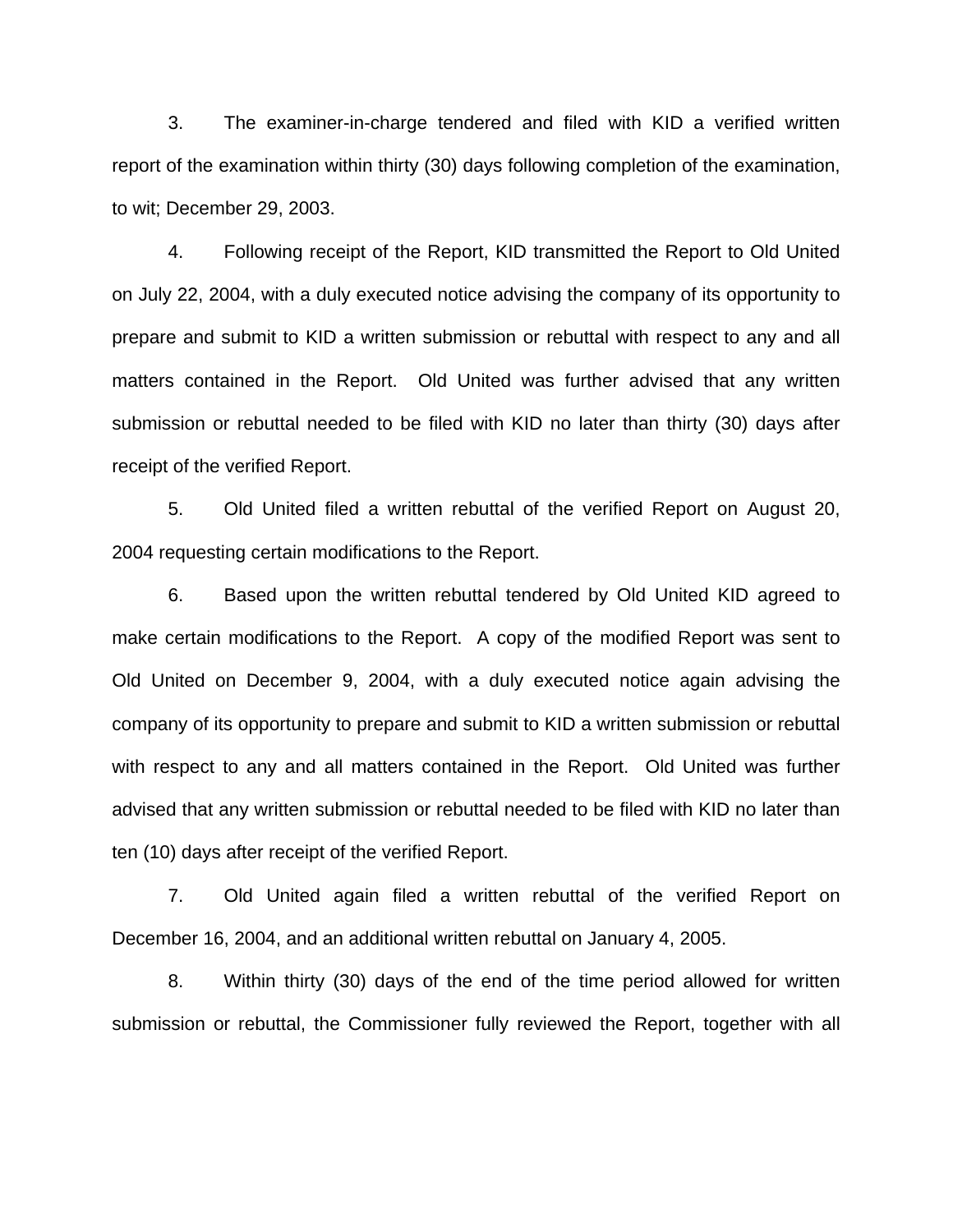written submissions and rebuttals provided by Old United. The Commissioner further reviewed all relevant work papers.

9. No other written submissions or rebuttals were submitted by Old United.

 10. The Report contains a finding that Old United took improper Kansas salary credits on its 2001 and 2002 premium tax returns filed with KID. The examination revealed a written agreement whereby Old United would pay its affiliate, MPP, Inc., \$180,000 per year as full reimbursement under an administrative service agreement. The 2001 and 2002 Annual Statements filed with KID reveal that of this total only \$36,000 was allocated as salary reimbursement. Old United had claimed 100% of salaries incurred at MPP, Inc. as well as additional amounts from another affiliate, V.T., Inc. As a result of reducing the salary credits to \$5,400 for each year pursuant to the written agreement between Old United and MPP, Inc. it appears the company owes to KID additional premium taxes for the years 2001 and 2002 of \$514,196 and \$427,164, respectively.

## **Conclusions of Law**

11. K.S.A. 40-222(k)(2) states, in part, as follows:

(2) Within 30 days of the end of the period allowed for the receipt of written submissions or rebuttals, the commissioner shall fully consider and review the report, together with any written submissions or rebuttals and any relevant portions of the examiners' workpapers and enter an order:

(A) Adopting the examination report as filed or with modification or corrections. If the examination report reveals that the company is operating in violation of any law, regulation or prior order of the commissioner, the commissioner may order the company to take any action the commissioner considers necessary and appropriate to cure such violations; . . .